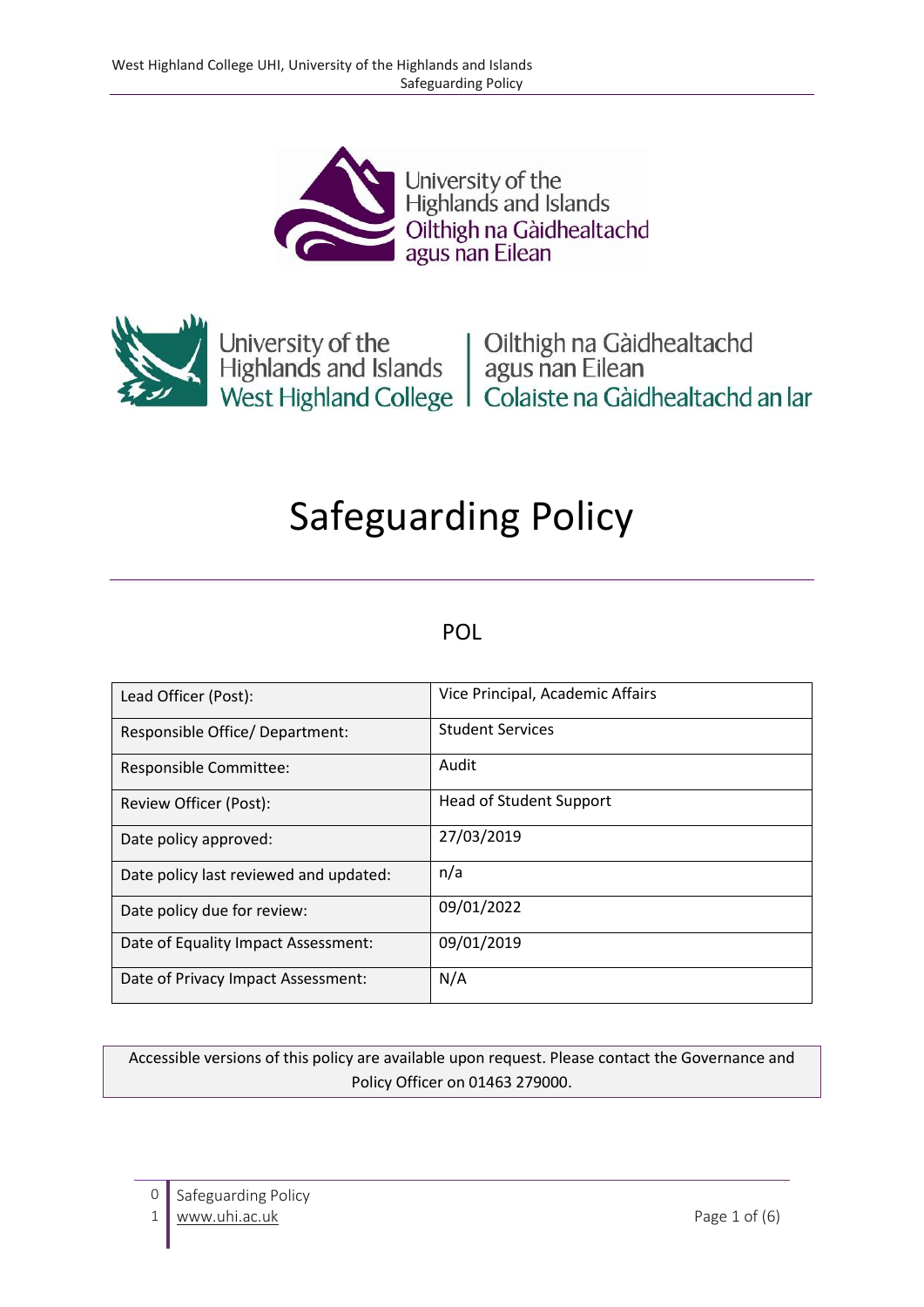# Policy Summary

|                                  | Why is the policy required?                                                                                                                                                                                                                                                                                                                                                                                                                                                                 |  |  |
|----------------------------------|---------------------------------------------------------------------------------------------------------------------------------------------------------------------------------------------------------------------------------------------------------------------------------------------------------------------------------------------------------------------------------------------------------------------------------------------------------------------------------------------|--|--|
| Overview                         | This policy is required to fulfil the safeguarding obligations of the University<br>of the Highlands and Islands and all Academic Partners.                                                                                                                                                                                                                                                                                                                                                 |  |  |
|                                  | What will the policy achieve?                                                                                                                                                                                                                                                                                                                                                                                                                                                               |  |  |
| Purpose                          | The policy will provide a unified approach to safeguarding across the<br>network and ensure parity of student experience.                                                                                                                                                                                                                                                                                                                                                                   |  |  |
| Scope                            | Who does the policy apply to?                                                                                                                                                                                                                                                                                                                                                                                                                                                               |  |  |
|                                  | The policy applies to the University and all Academic Partners.                                                                                                                                                                                                                                                                                                                                                                                                                             |  |  |
|                                  | Who has been consulted on the policy, and who will be notified?                                                                                                                                                                                                                                                                                                                                                                                                                             |  |  |
| Consultation                     | The policy has been developed by a group of practitioners from the<br>University and Academic Partners to ensure that best practice is reflected<br>in the policy and accompanying procedures.                                                                                                                                                                                                                                                                                              |  |  |
| Implementation and<br>Monitoring | Who will be responsible for implementing and monitoring the policy, and<br>what resources/ costs will be incurred?                                                                                                                                                                                                                                                                                                                                                                          |  |  |
|                                  | The University and Academic Partners are responsible for ensuring that the<br>policy and procedures are followed in their own organisation.                                                                                                                                                                                                                                                                                                                                                 |  |  |
| <b>Risk Implications</b>         | What are the risk implications of this policy? This policy will reduce risk for<br>the University and Academic Partners by ensuring that best practice from<br>across the partnership is being shared and followed.                                                                                                                                                                                                                                                                         |  |  |
| Link with Strategy               | How is this policy linked to University strategy?<br>This policy supports the University's commitment to provide a safe and<br>supportive learning environment for all, aligned with the Strategic Theme<br>of "Our Students", responding to the diversity of our student population by<br>enhancing inclusive practice, and widening access and participation. It also<br>aims to ensure the University discharges its duty of care and meets<br>legislative requirements on safeguarding. |  |  |
| <b>Impact Assessment</b>         | Equality Impact Assessment: Completed 09/01/19. No action required.                                                                                                                                                                                                                                                                                                                                                                                                                         |  |  |
|                                  | Privacy Impact Assessment:                                                                                                                                                                                                                                                                                                                                                                                                                                                                  |  |  |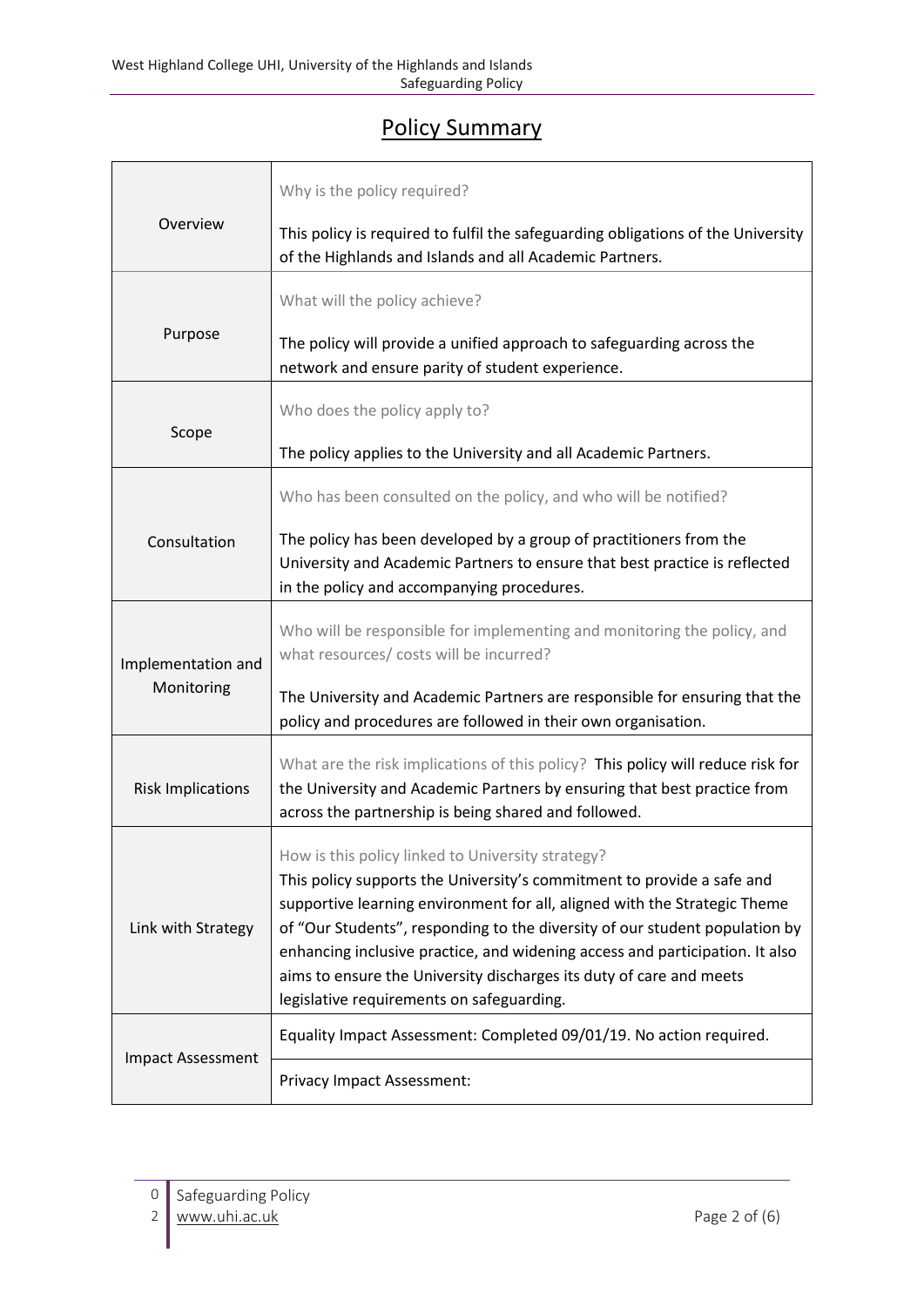# 1. Policy Statement

- 1.1 The policy outlines our commitment to provide a safe and supportive learning environment for all. In addition, the policy sets out strategies to manage known risk (and any potential risk) to ensure all are protected from harm, abuse, neglect or exploitation.
- 1.2 West Highland College UHI recognises and complies with our legal and statutory obligations that arise from legislation including the Protection of Children (Scotland) Act 2003, the Adult Support and Protection (Scotland) Act 2007, the Counter-Terrorism and Security Act 2015, the Children and Young People (Scotland) Act 2014 and other relevant guidance and regulations.

# 2. Definitions

- 2.1 **Safeguarding:** Involves carrying out our 'Duty of Care' responsibilities in relation to minors, children, adults at risk, students and staff, ensuring the safety and welfare of all. It involves protecting people's health, wellbeing and human rights, thus enabling all to live and study free from harm, abuse, neglect or exploitation. It is fundamental to high quality learning and engagement.
- 2.2 **Duty of Care:** Our responsibility to use professional expertise and judgement to protect and promote the best interests of students and staff, and to ensure that we exercise an appropriate level of care towards them, as is reasonable within the parameters of our relationship.

Please read and consider Appendix 1 for further important information and definitions that help partners fulfil their safeguarding duties.

#### 3. Purpose

- 3.1. Safeguarding, and the emerging agendas connected to safeguarding and duty of care are posing ever increasing challenges and demands in tertiary education. It is a key part of our remit and responsibilities to manage any real (or potential) risk we face, including online, as a learning community.
- 3.2. Our duty is to provide a safe and supportive learning environment for all users. For example, recent Scottish and UK government legislation has placed new legal duties and obligations on all Colleges and Universities.
- 3.3. The increasing demands and complexity of these responsibilities make it imperative that the University and all Academic Partners utilise and develop shared expertise, models, systems and processes to meet these challenges going forward.
- 3.4. The following underpinning principles are shared by the University and all Academic Partners: 3.4.1. We will utilise a system of named staff (Safeguarding Leads) in the University and each Academic Partner with key responsibilities and duties linked to this role.
	- 3.4.2. We are committed to Continuing Professional Development and ongoing safeguarding training, especially for Safeguarding Leads.

#### **3.5. Criminal Convictions**

3.5.1 We encourage all applicants and students to disclose information about any criminal convictions or police proceedings which may affect their ability to complete key aspects of their programme or placement. This includes personal restrictions or other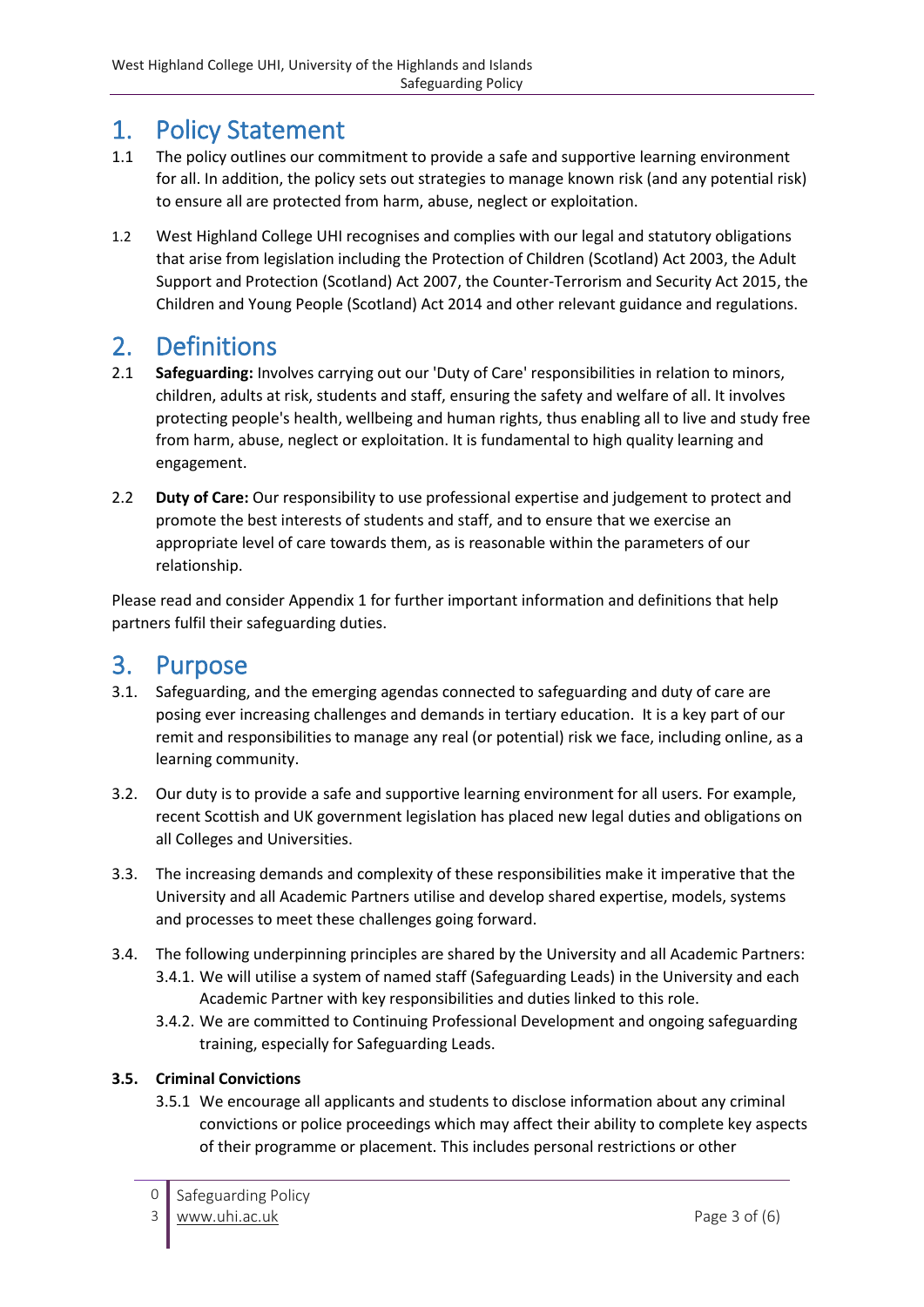conditions arising from court orders or parole conditions e.g. travel, contact with others and use of equipment.

- 3.5.2 We will offer support and guidance to applicants/students with criminal convictions about course selection and career planning, and advise on the scope for any potential course or placement adjustments.
- 3.5.3 We have a duty of care to students, staff, visitors and clients to provide a safe and secure environment for all, and will undertake a risk assessment in the event of receiving criminal offence data relating to an applicant/student, to ensure that we do not admit or retain individuals who may pose a significant risk to our community.
- 3.5.4 We undertake to ensure that, by this policy and related procedures, we operate in consideration of all relevant statutory legislation and professional body requirements.

#### 4 Scope

- 4.1 This policy applies to the University and all Academic Partners.
- 4.2 This policy applies throughout University and Academic Partner premises and campuses, including:
	- Student accommodation managed by the University or Academic Partners directly
	- Sports facilities
	- Nurseries operated by the University or Academic Partners
	- Any other areas or facilities where University or academic partner activities are carried out
- 4.3 This policy applies to activities undertaken by all students as part of their studies, including but not limited to:
	- Work placements and work experience
	- Summer schools, field trips and outreach activities
- 4.4 This policy applies in all environments, including physical and virtual (e.g. social media and online learning platforms).

### 5 Exceptions

- 5.1 This policy does not apply to accommodation advertised by or signposted to by University or Academic Partners (e.g. privately managed student accommodation or listings of private tenancies)
- 5.2 Third parties using University or Academic Partner facilities (e.g. Highlands and Islands Student Association, other academic institutes, external sports clubs and societies)
- 5.3 Students attending activities organised and hosted by another academic institute or body e.g. conferences, symposiums, sports tournaments and society gatherings.
- 5.4 Safeguarding considerations related to studying abroad, ERASMUS or work placement should be referred to the relevant policy (see Section 9).

### 6 Notification

- 6.1 All staff are responsible for safeguarding students through their student journey and will be made aware of any changes to the policy.
- 6.2 Safeguarding Leads will be briefed and trained on the policy and procedures.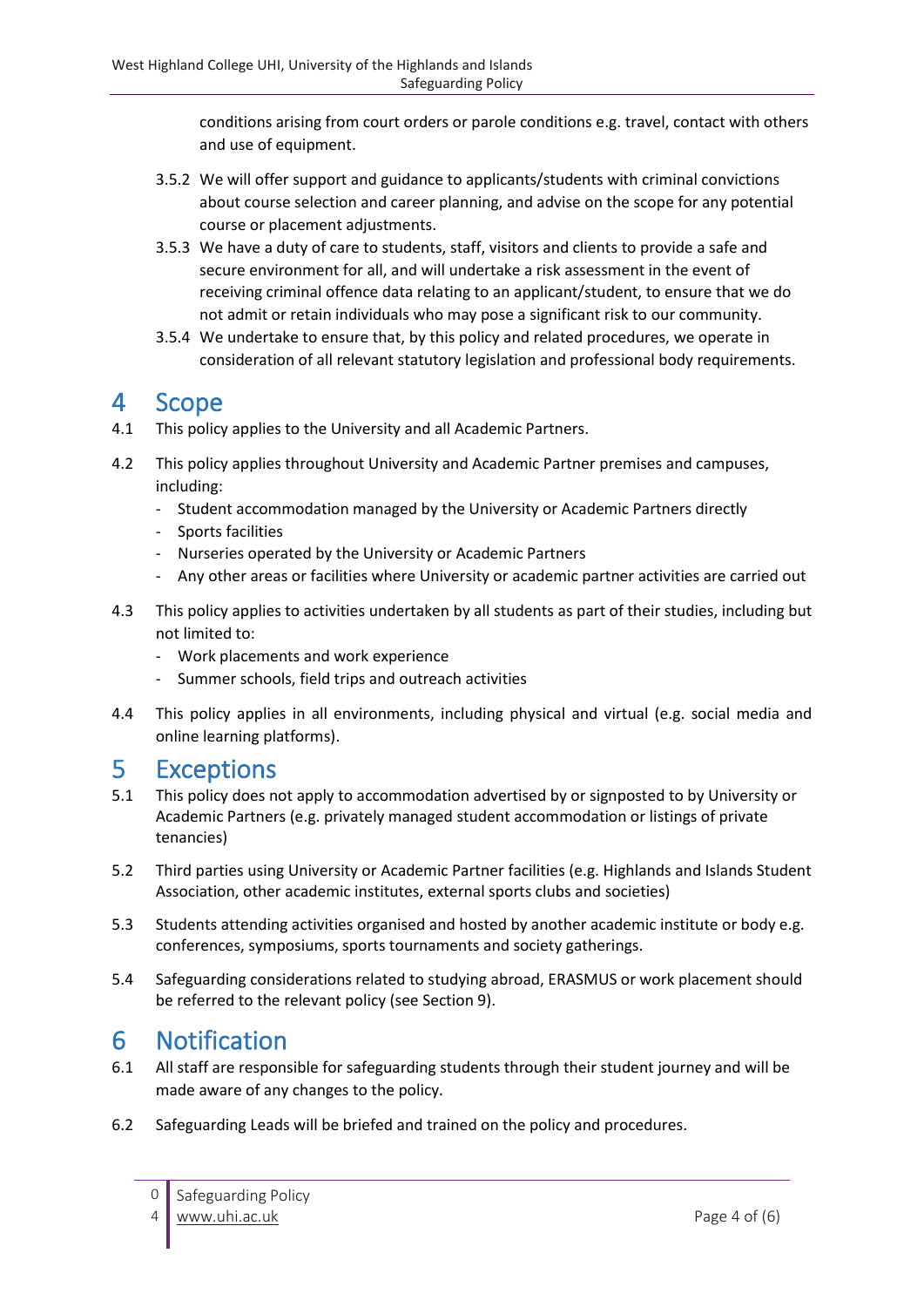- 6.3 The policy will be publicly available on our website.
- 6.4 We will make information available about our Safeguarding Lead and how to contact them. This information will be available both on our website and the University of the Highlands and Islands website.
- 6.5 The regional Student Support Group (SSG) will include any updates to the policy or procedure as an agenda item to ensure that staff group have a forum to discuss changes and best practice.

#### 7 Roles and Responsibilities

- 7.1 West Highland College UHI Board of Management is responsible for approving the policy, ensuring the legal compliance of the policy and ensuring that it is followed. West Highland College UHI Board of Management is also responsible for ensuring the strategic effectiveness of the policy.
- 7.2 The Principal and College Management Group are responsible for operational compliance with the policy set by the Board of Management, and making recommendations to the Board about updates to the policy. Principals / Senior Management Teams are also responsible for ensuring the operational effectiveness of the policy and making provision for training for all staff.
- 7.3 Safeguarding Leads are accountable responsibilities as detailed in the Safeguarding Procedures.
- 7.4 Line managers are responsible for ensuring staff participate in training and follow the policy in their day-to-day role.
- 7.5 All staff are responsible for familiarising themselves with the policy and procedures.

# 8 Legislative Framework

- [Adults with Incapacity \(Scotland\) Act 2000](https://www.legislation.gov.uk/asp/2000/4/contents)
- [Adult Support and Protection \(Scotland\) Act 2007](https://www.legislation.gov.uk/asp/2007/10/contents)
- [Children and Young People \(Scotland\) Act 2014](http://www.legislation.gov.uk/asp/2014/8/contents/enacted)
- [Counter-Terrorism and Security Act 2015](http://www.legislation.gov.uk/ukpga/2015/6/contents/enacted)
- [Council of Europe Convention on Action against Trafficking in Human Beings](https://rm.coe.int/168008371d)
- [Data Protection Act 2018](http://www.legislation.gov.uk/ukpga/2018/12/contents/enacted)
- [Education \(Additional Support for Learning\) \(Scotland\) Act 2004](https://www.legislation.gov.uk/asp/2004/4/contents)
- [Equalities Act](https://www.legislation.gov.uk/ukpga/2010/15/contents) 2010
- [EU Directive of 5th April 2011 on Preventing and Combating Trafficking in Human Beings](https://eur-lex.europa.eu/legal-content/EN/TXT/PDF/?uri=CELEX:32011L0036&from=EN)  [and Protecting its Victims](https://eur-lex.europa.eu/legal-content/EN/TXT/PDF/?uri=CELEX:32011L0036&from=EN)
- Forced Marriage etc. [\(Protection and Jurisdiction\) \(Scotland\) Act 2011](http://www.legislation.gov.uk/asp/2011/15/part/1/crossheading/forced-marriage-protection-orders/enacted)
- [General Data Protection Regulation \(GDPR\) 2018](https://ec.europa.eu/commission/priorities/justice-and-fundamental-rights/data-protection/2018-reform-eu-data-protection-rules_en)
- [Human Trafficking & Exploitation \(Scotland\) Act 2015](http://www.legislation.gov.uk/asp/2015/12/contents/enacted)
- [Mental Health \(Care and Treatment\) \(Scotland\) Act \(2003\)](https://www.legislation.gov.uk/asp/2003/13/contents)
- [Police Act 1997](http://www.legislation.gov.uk/ukpga/1997/50/contents)
- [Police and Fire Reform \(Scotland\)](http://www.legislation.gov.uk/asp/2012/8/enacted) Act 2012
- [Protection of Children \(Scotland\) Act 2003](https://www.legislation.gov.uk/asp/2003/5/contents)
- [Protection of Children and Prevention of Sexual Offences \(Scotland\) Act 2005](https://www.legislation.gov.uk/asp/2005/9/contents)
- [Protection of Vulnerable Groups \(Scotland\) Act 2007](https://www.legislation.gov.uk/asp/2007/14/contents)